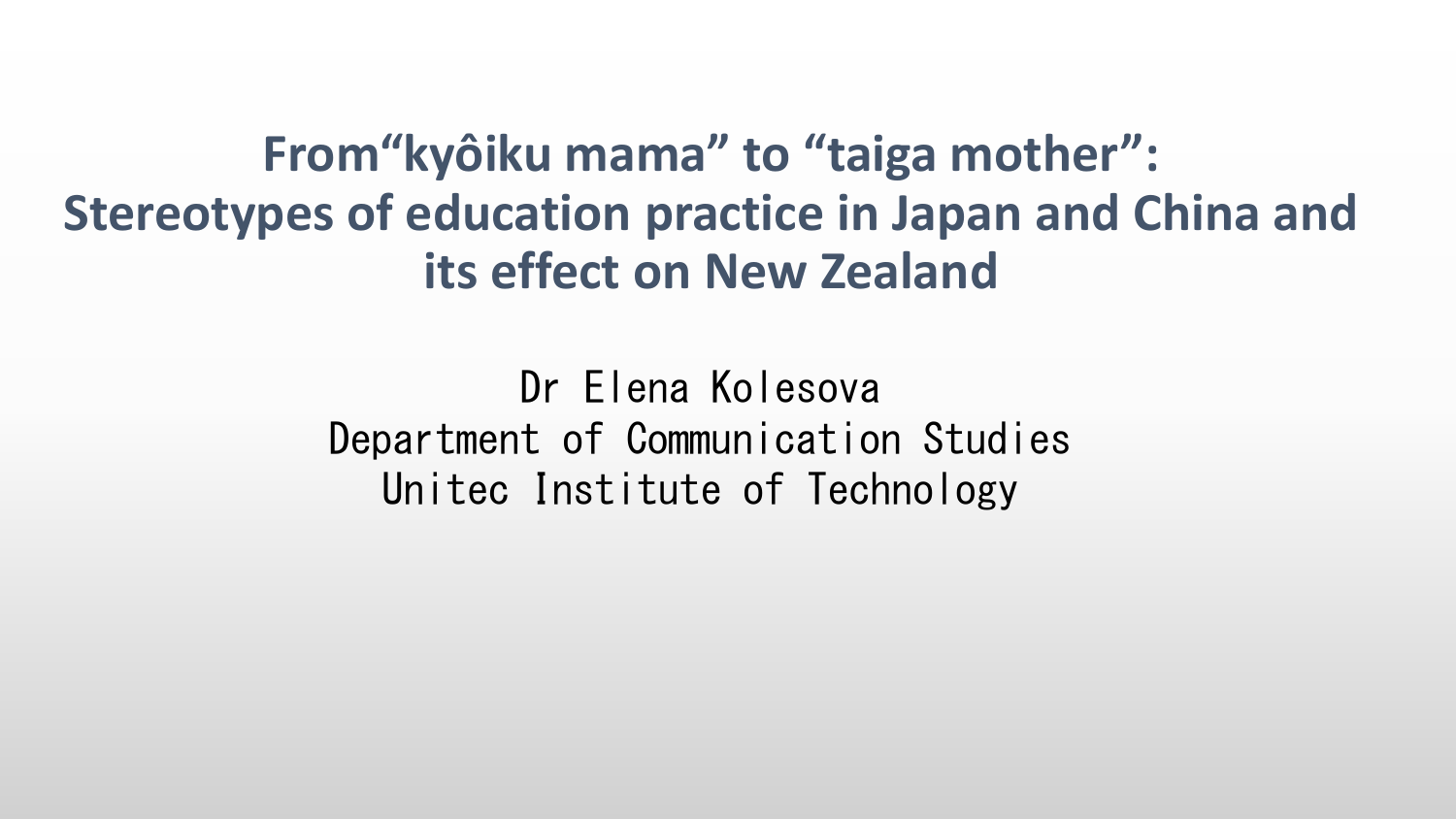# **In place of argument**

The media have played an important role in constructing consensus about the different models of parenting/education practices including "kyôiku mama", "taiga mother" as well as "monster parents", "helicopter parent" etc.

These constructions often reflect the general feeling about a particular country/culture at the time and do not reflect cultural, philosophical and socioeconomic context of these countries.

In a globalised world the education practices and models of parenting typical for one particular country/region have a certain influence/effect on other countries as a result of immigration or presence of international students, or establishing overseas educational institutions.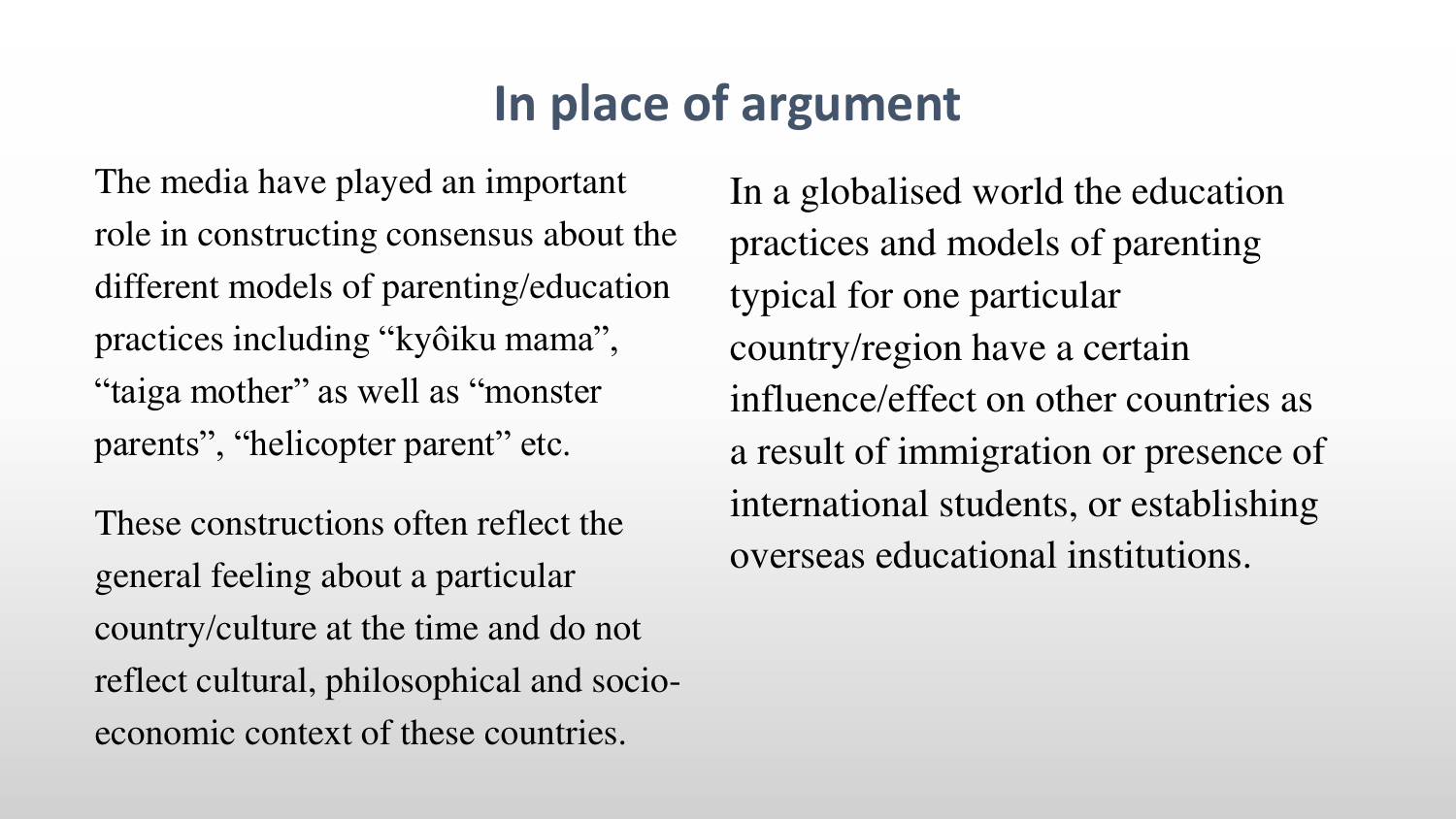# **Definitions**

教育ママ "kyôiku mama" -"education mother" (since mid 1960s) モンスターペアレント – monster parents (since 2007)

虎媽/虎妈 "Tiger Mother" (since 2011) Tiger Mom Cat Dad 虎妈猫爸 (2015)



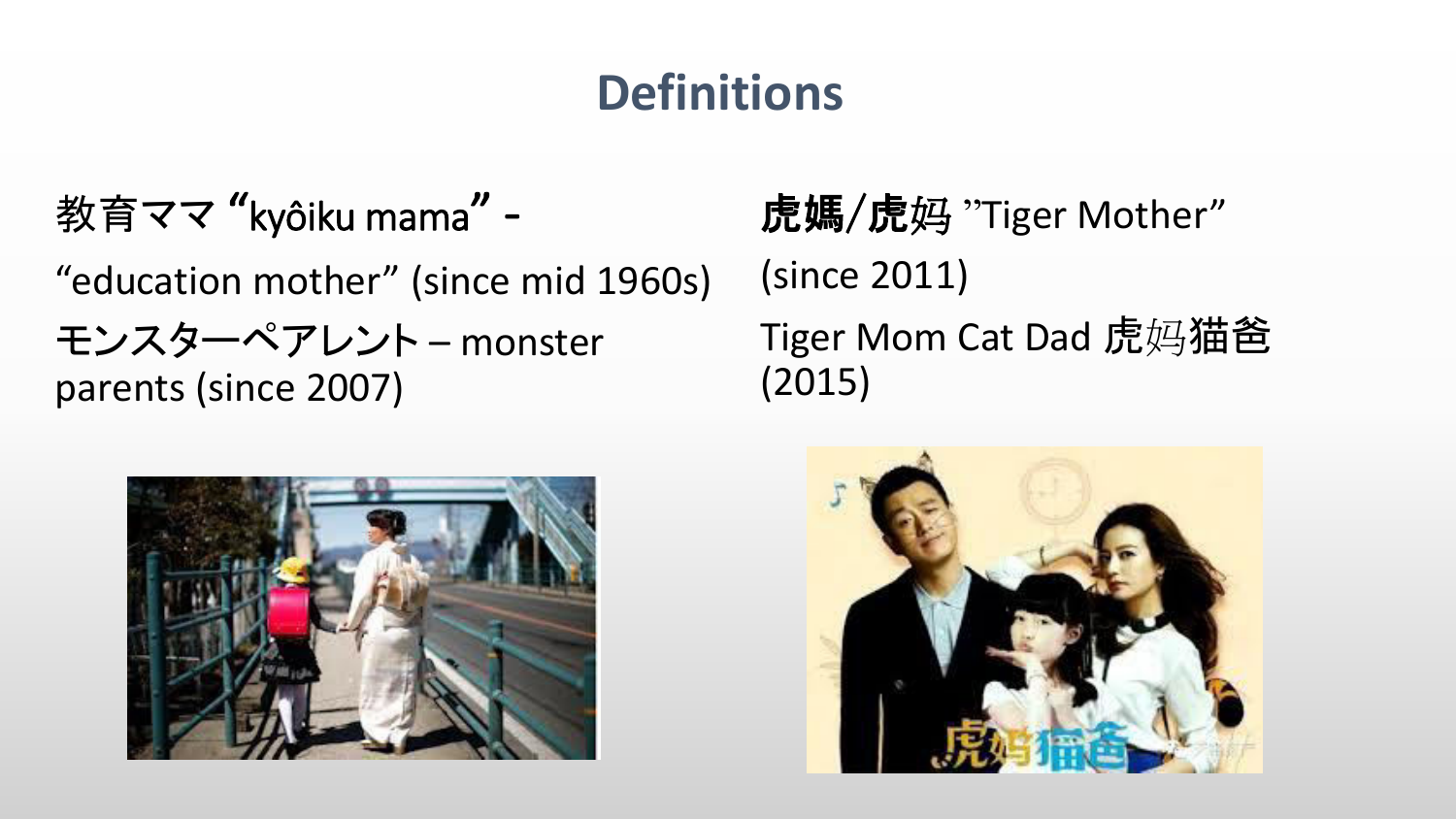### **Japanese story/Chinese story**

**Ezra F. Vogel (1979)** *Japan as No. 1: Lessons for America***, Cambridge: Harvard University Press** 



**Amy Chua (2011***) Battle Hymn of the Tiger Mother, London: Bloomsbury* 

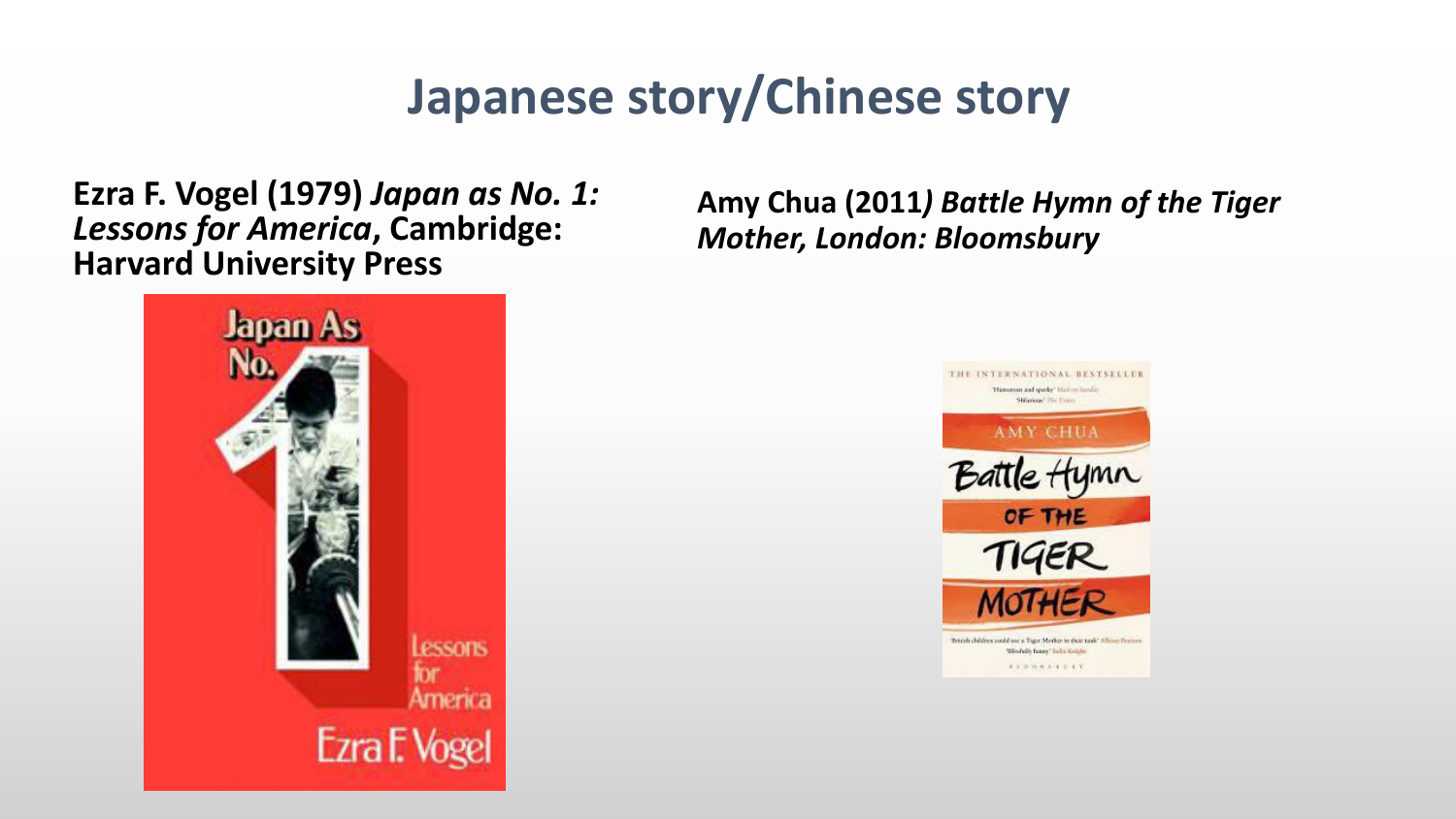#### Japan as No. 1...

"This controversial book, a best seller in its Japanese translation, explains how Japan developed into the world's most competitive industrial power, and at the same time solved internal problems that now plague the United Sates. Isn't it abut time, asks Ezra F. Vogel, that the U.S. learned something from the competitor overtaking it?"

**Chapter 7.** Japanese Successes. Basic Education: Quality and Equality

Media reports about the high levels of achievement - especially in maths and science – attained by Japanese high school students in international exams at the time, strongly contributed to the idea that the secret of Japan's economic success must be connected with its education system. Battle Hymn of the Japanese education system.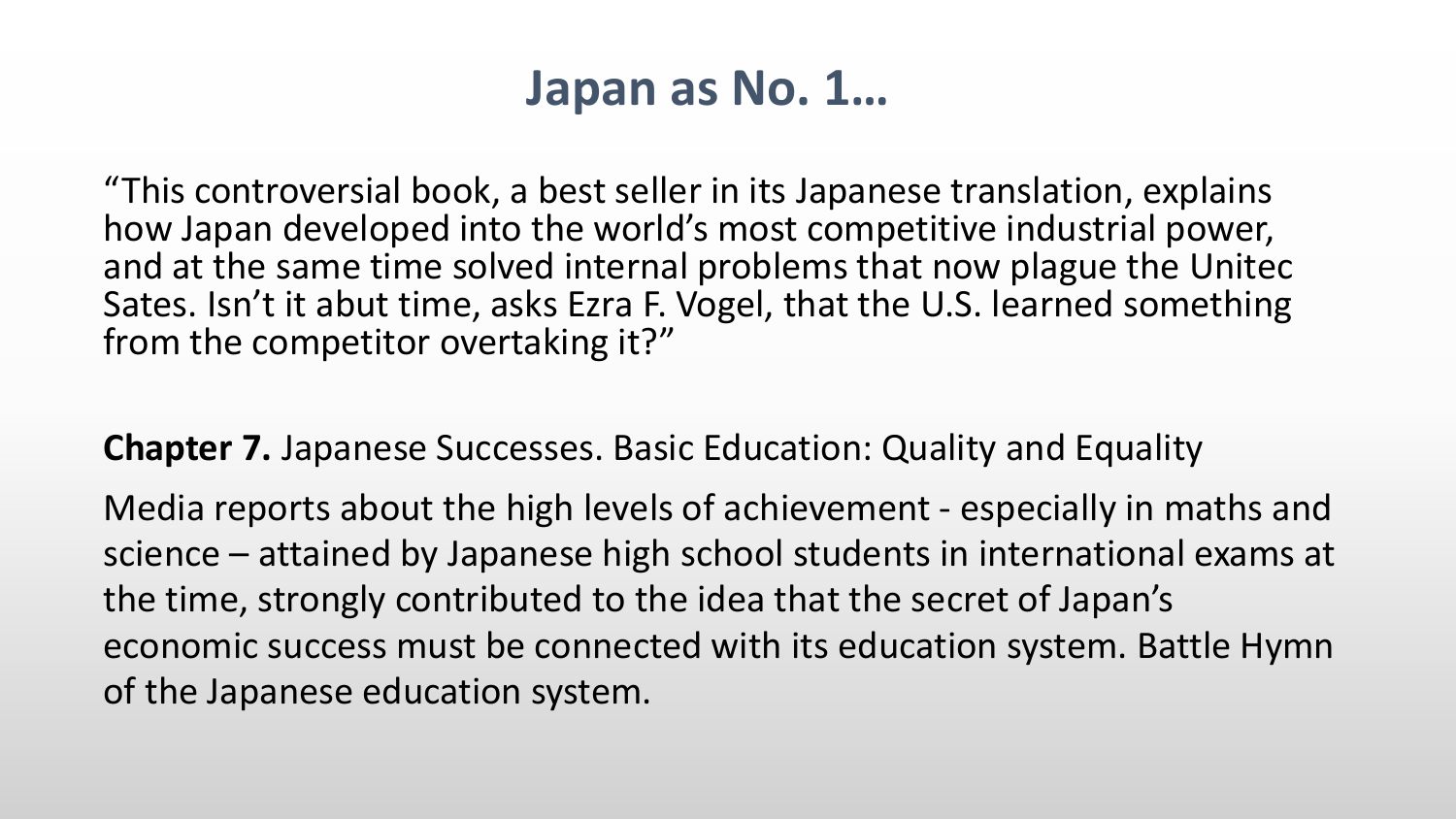### **Battle Hymn...**

- " A lot of people wonder how Chinese parents raise such stereotypically successful kids. They wonder hat these parents do to produce so many math whizzes and music prodigies, what it's like inside the family, and whether they could do it too. Well, I can tell them, because I've done it. ..."(p.1)
- "Unlike your typical Western mother, the Chinese mother believes that:
	- 1. Schoolwork always comes first
	- 2. An A-minus is a bad grade
	- 3. The only activities your children should be permitted to do are those in which they can eventually win a medal
	- 4. That medal must be gold" (back cover)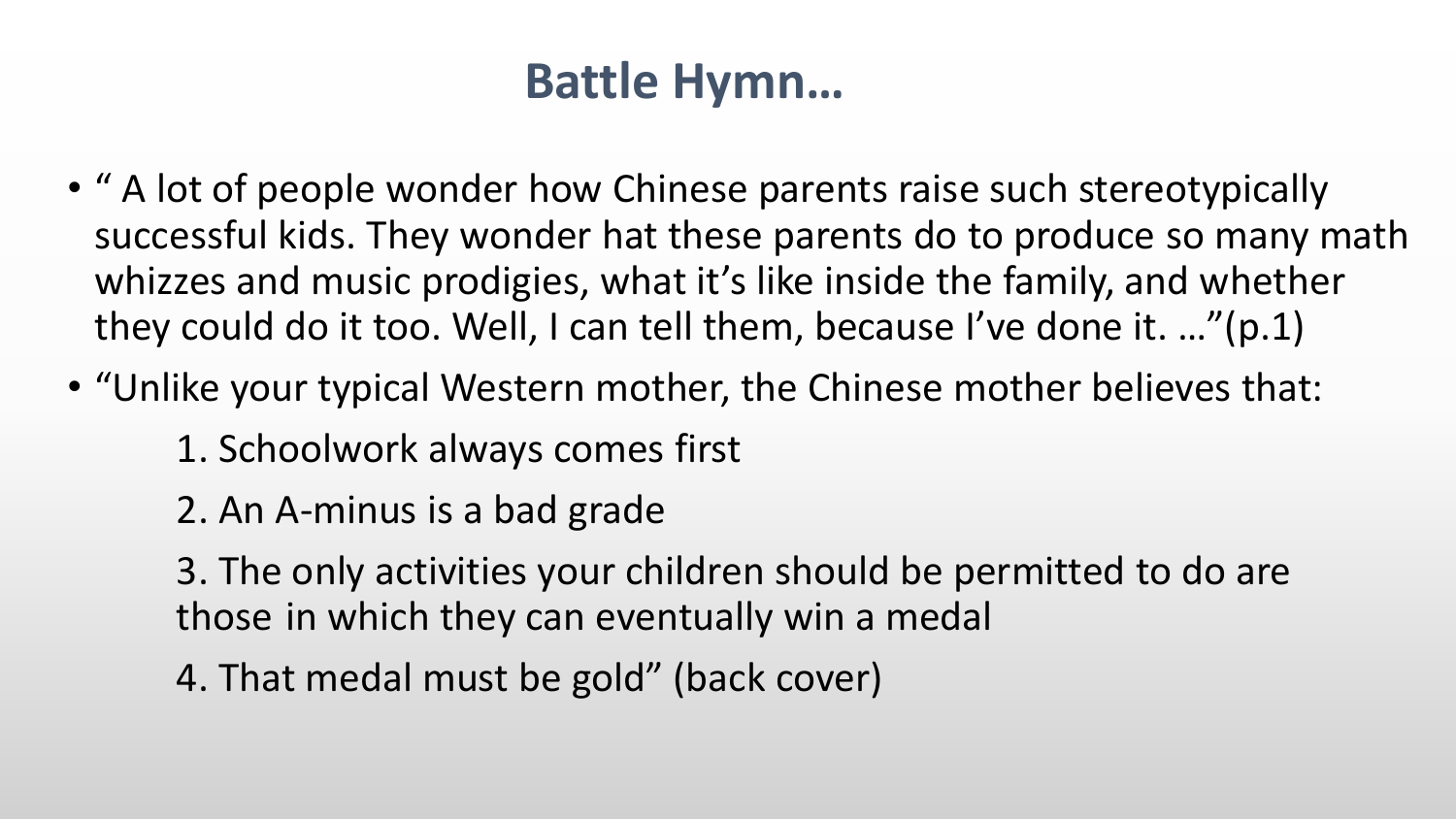### **Amy Chua's images**









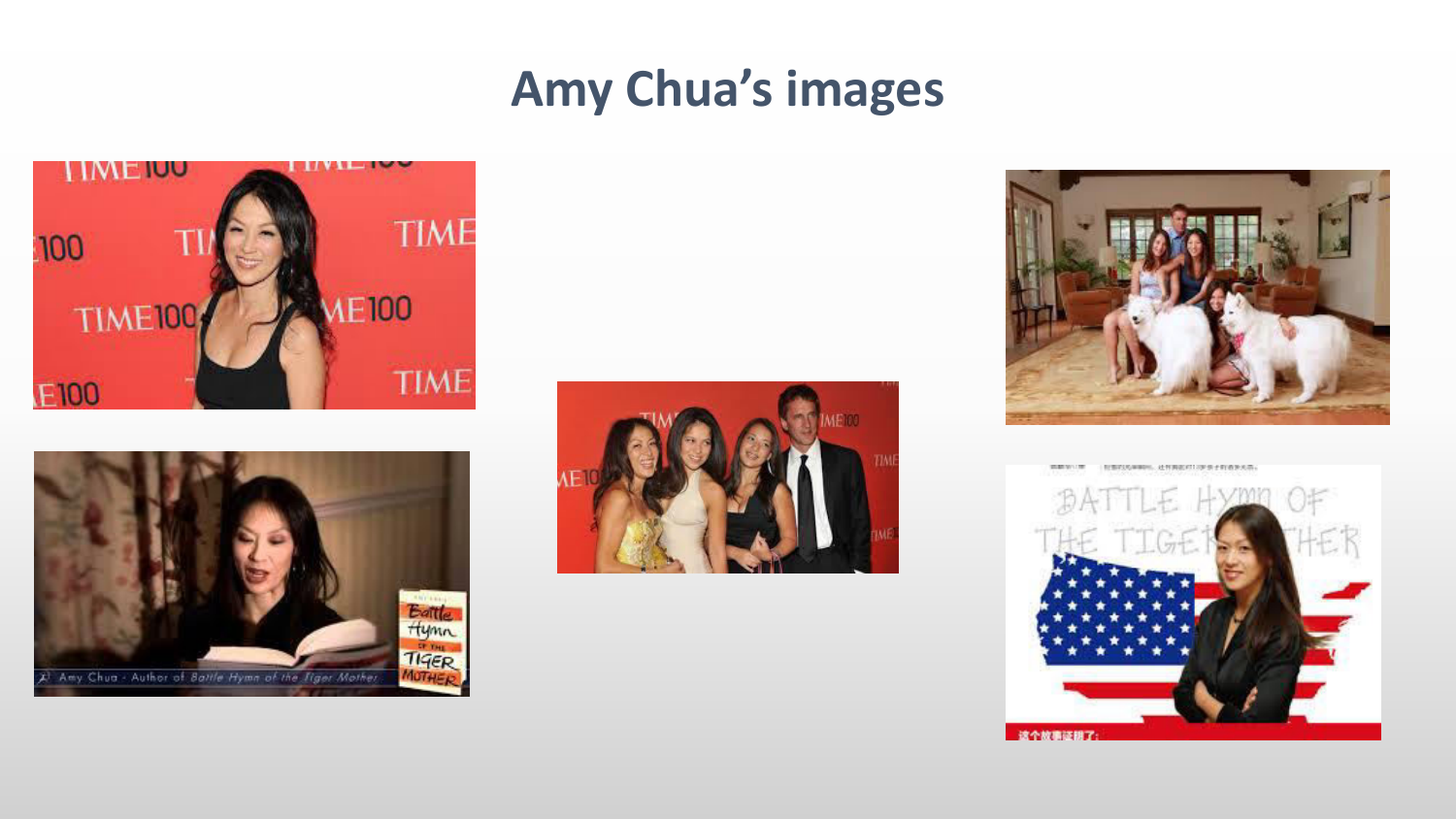# **Educational philosophy/context (Japan)**

Meiji era (1968-1912):良妻賢母 ryôsai kenbo - "good wife, wise mother".

The way of talking, thinking and acting - training disciplined subjects was rather more important than the "content" of education. Teaching to be Japanese, creating Japanese nation.

Post-war Japan (and beyond) - socio-economic conditions, gender roles, nuclear family, middle class mentality, role of education in society,

学歴社会 gakureki shakai ("society based on academic credentials")

Family's success = education/academic success = examination results  $=$  "examination hell" kyôiku mama, otaku, school dropouts, high youth suicide rates, "monster parents"

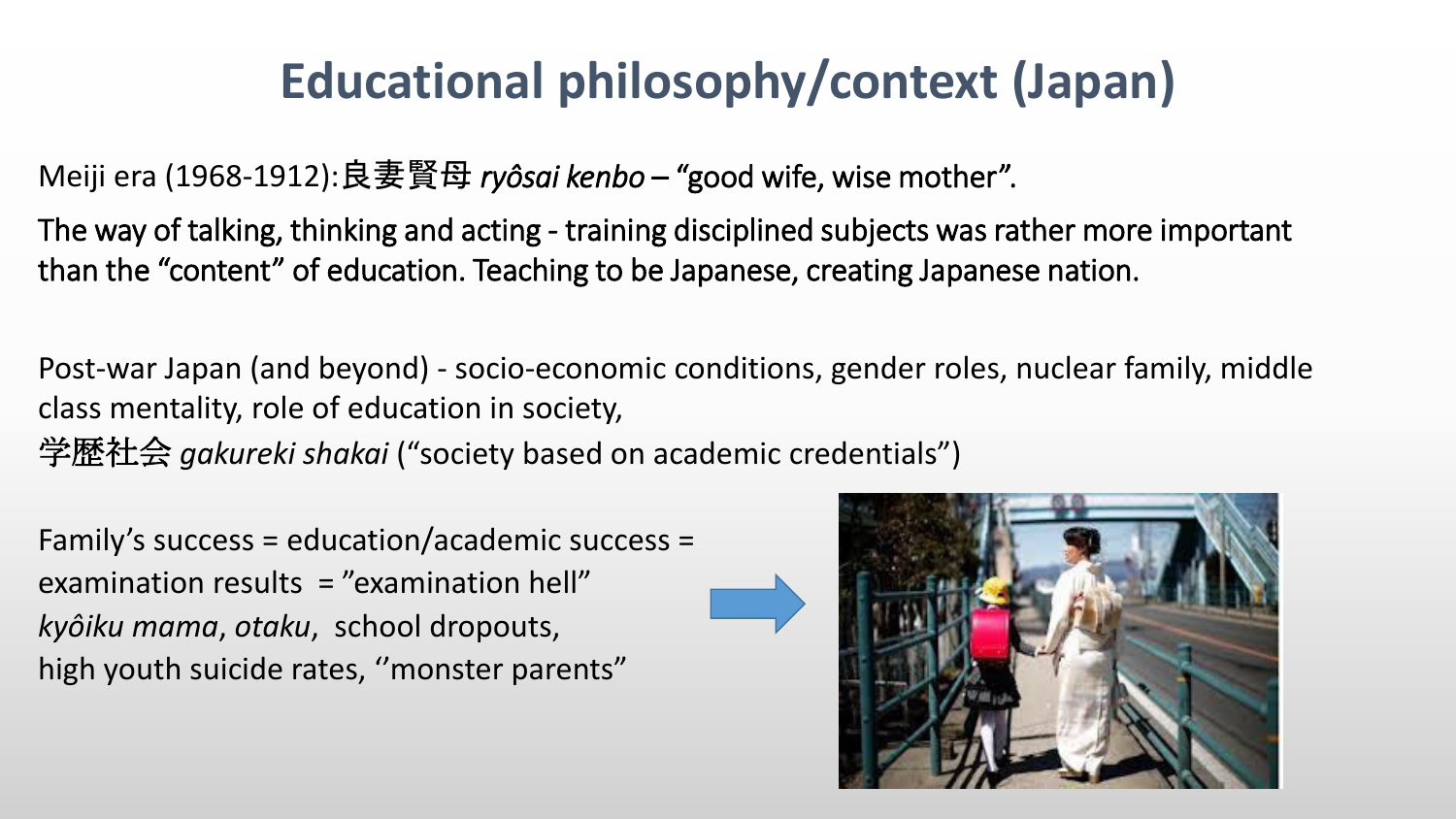# **Educational philosophy/context (China)**

- Academic success provided the fuel for upward social mobility.
- Confucius (551-479 BC): the purpose of education to prepare/train people who served in governments as important scholarly officials/
- Learning should make no distinction of classes.
- "Diligence reaps rewards, play yields nothing"
- "The process of teaching and learning do not have to be enjoyable, or even interesting" (Mellor, 2000, p.105)
- Family honour = life success = academic achievements =

examination hell = competition  $\square$ 



"tiger mother"

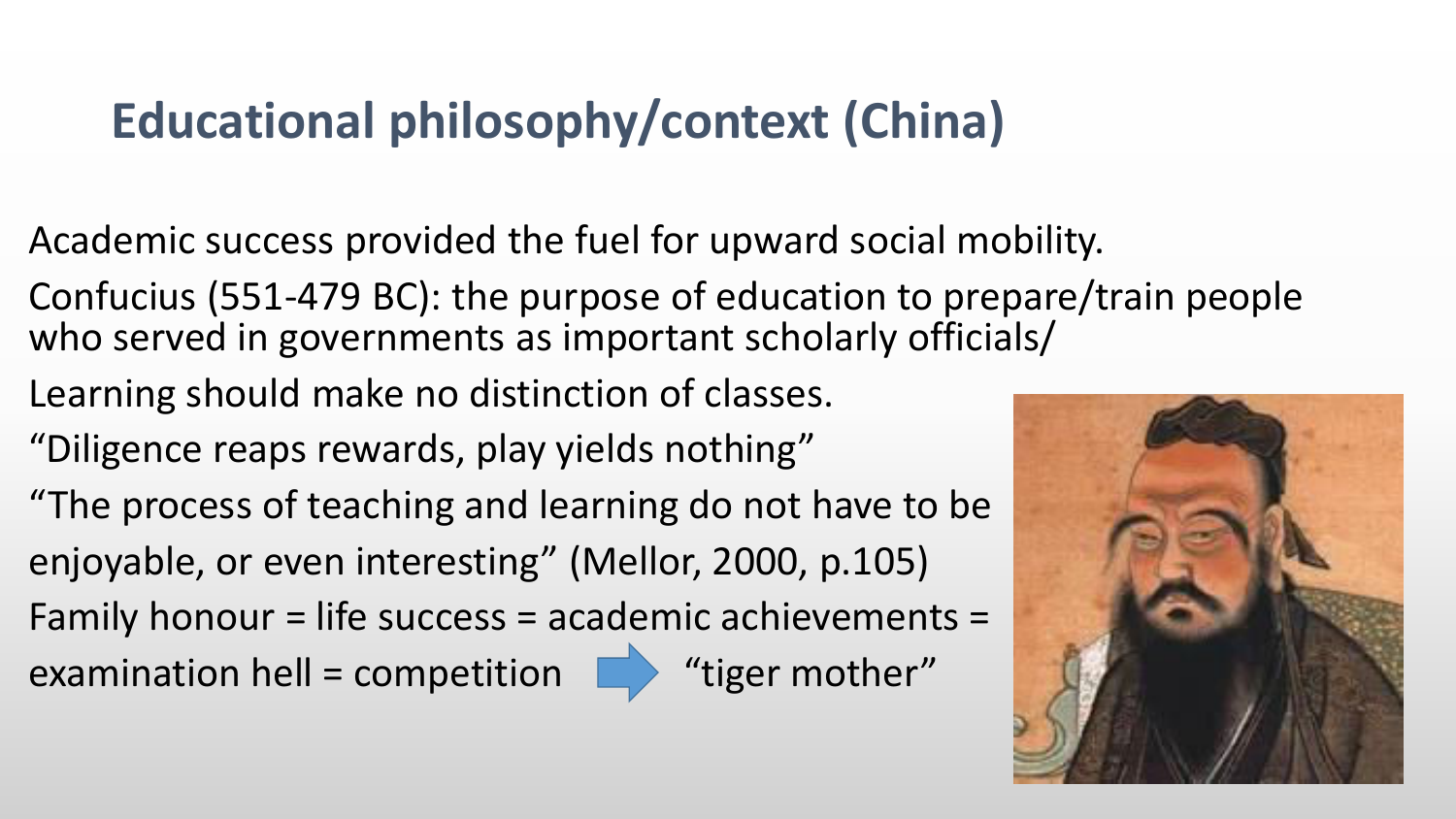## **Comparisons between Japanese and Chinese** education philosophy/practice

- Strong tradition that highly values education as "fuel for social mobility".
- The educational method based on imitation (memorising power and the repetitive-imitative culture), education is not for enjoyment.
- Role of mothers as driving force behind the education of their child/children (kyôiku mama and tiger mother)
- (Western) Media shows interest in the education success in both countries (sensationalising and usually taking out of historical/cultural/philosophical context of a particular country)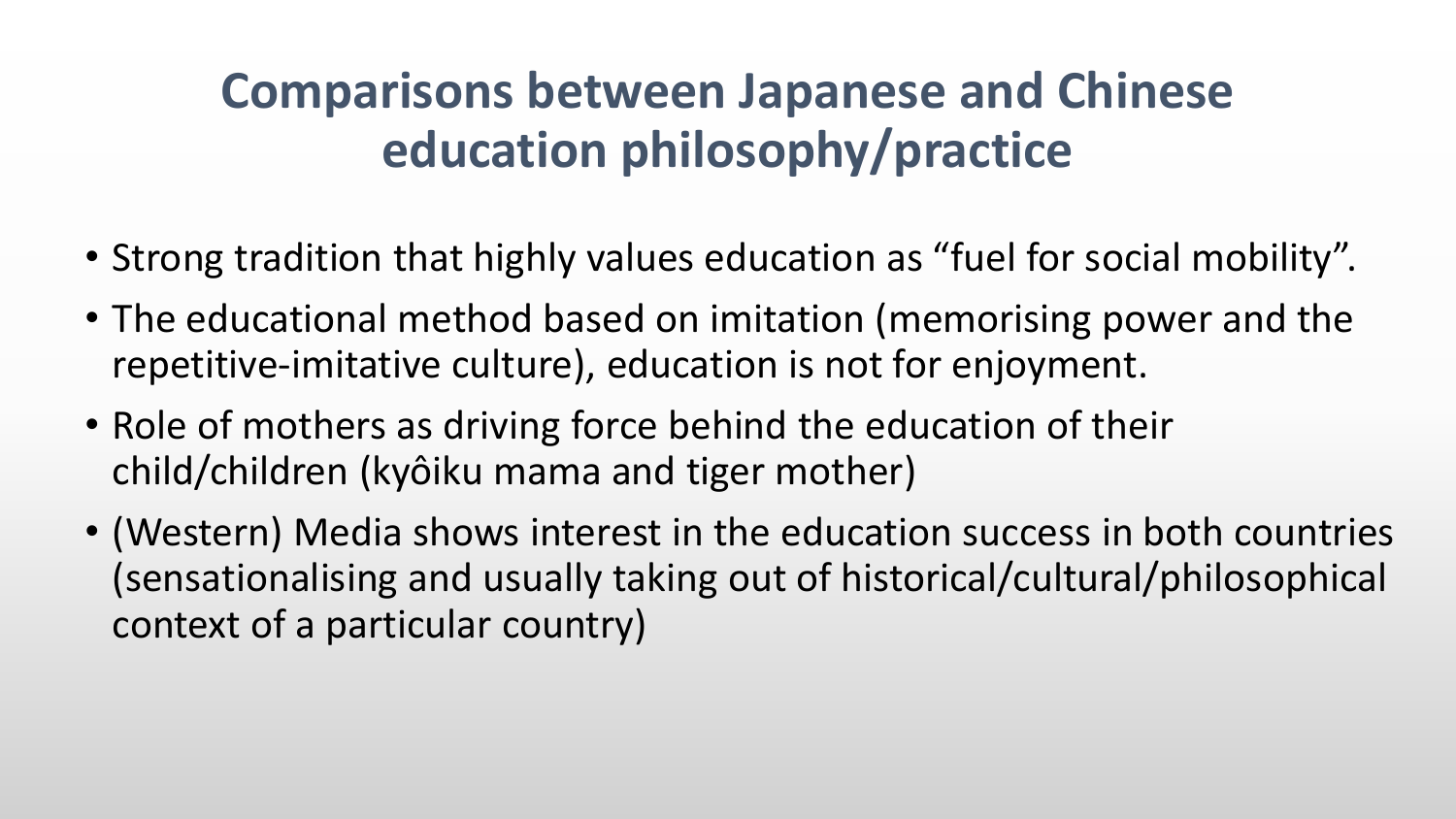### **Effect on New Zealand**

Japanese presence in NZ: 14,118 people, less than 1%; 6,720 or 47, 6% in Auckland (2013 Census ethnic group profile, NZ Statistics)

- Columbus Academy, 1994-2003
- International Pacific College, Palmerton North, 1990-present
- High schools, (21 HS around Auckland, about 40 % included Japanese dropouts, during 2005-2007)

In 2003, Winston Peters commented that New Zealand was been used as a "dumping ground for Japan's troubled youth."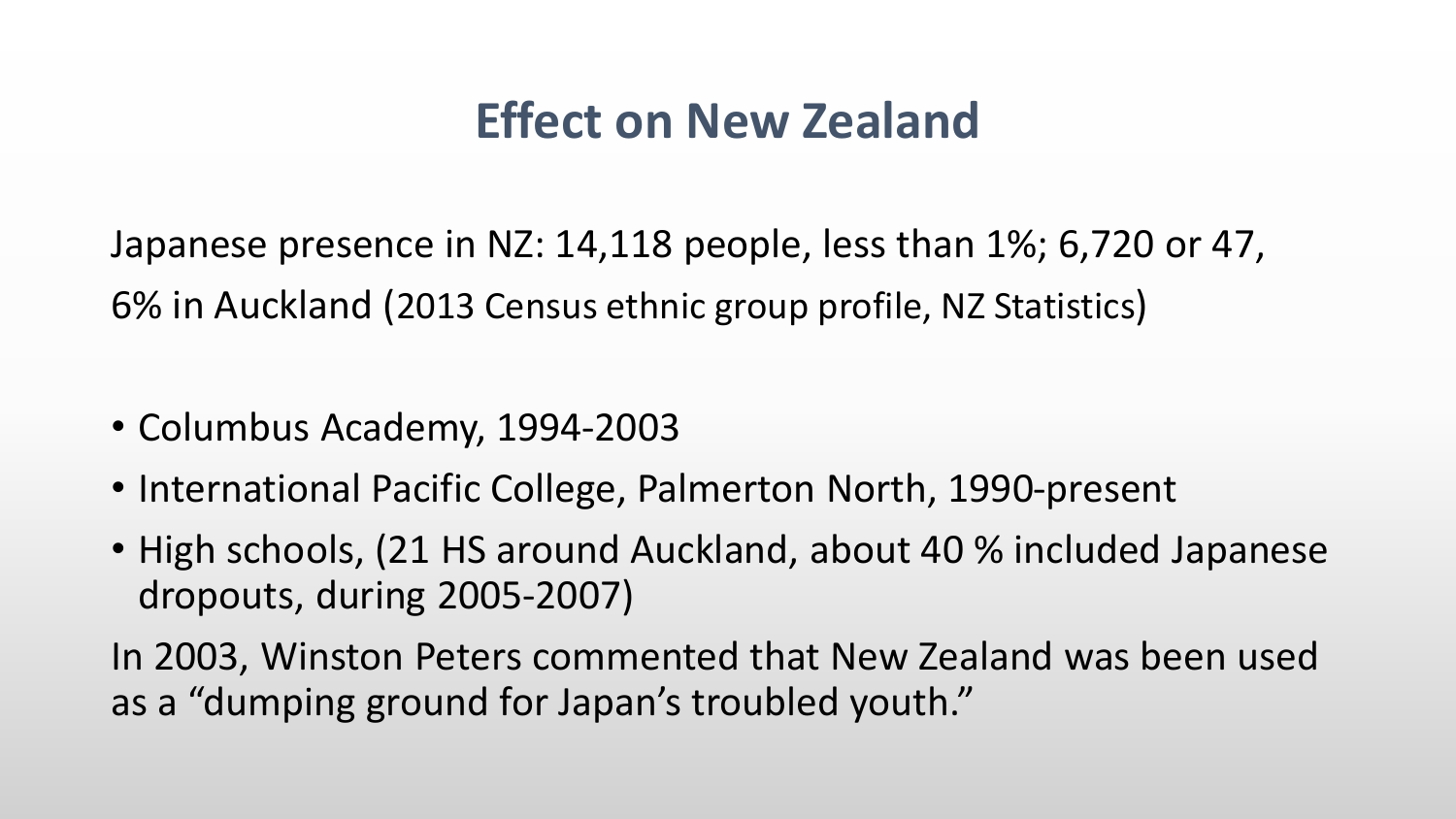### **Effect on New Zealand**

Chinese presence in NZ: 171,411 people which is 4.3 % of the total population; 118,230 or 69.0% in Auckland (2013 Census ethnic group profile, NZ Statistics)

• Strong presence of Chinese students in schools, "The Asian Five"

(Biology, Chemistry, Physics, Maths and English)

- NZ Media comments on Chinese students and tigers mothers
- Research questions: what do Chinese mothers think about schooling in NZ? What is their educational philosophy? Have it changed since they arrived to NZ?
- Underpinning question: how can we make most of the new multicultural reality where different pedagogical philosophies, parental practices, teaching and learning methods collide in every day ptactice. It is a time to move from stereotypical images that often can be accurate but still prevent us from the benefits of a better understanding of 'others'.